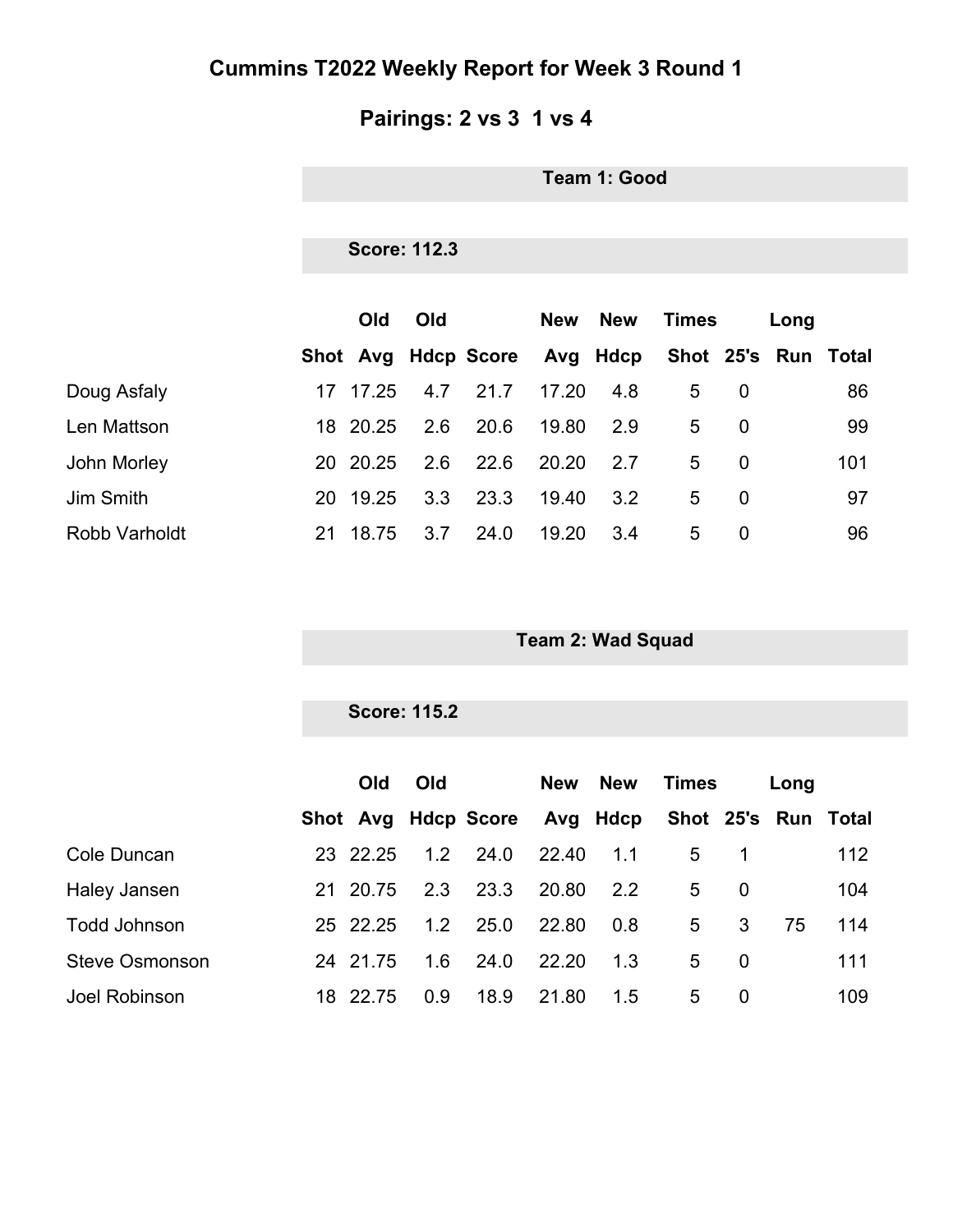# **Pairings: 2 vs 3 1 vs 4**

**Team 3: Pigeon Pounders**

#### **Score: 106.0**

|                       |    | Old      | Old |                     | New   | <b>New</b> | Times |          | Long |                     |
|-----------------------|----|----------|-----|---------------------|-------|------------|-------|----------|------|---------------------|
|                       |    |          |     | Shot Avg Hdcp Score |       | Avg Hdcp   |       |          |      | Shot 25's Run Total |
| Pawan Ambulkar        |    | 12.00    | 8.4 |                     | 12.00 | 8.4        | 4     | 0        |      | 48                  |
| Matt C                |    | 22 22.50 | 1.1 | 23.1                | 22.33 | 1.2        | 3     | 0        |      | 67                  |
| <b>Dustin Dustin</b>  | 19 |          |     | 19.0                | 19.00 | 3.5        | 1     | 0        |      | 19                  |
| <b>Mark Fritsche</b>  |    | 23 21.00 | 2.1 | 24.0                | 21.40 | 1.8        | 5     | $\Omega$ |      | 107                 |
| Nick T                | 14 | 16.00    | 5.6 | 19.6                | 15.33 | 6.1        | 3     | 0        |      | 46                  |
| <b>Justin Voegele</b> | 17 | 19.25    | 3.3 | 20.3                | 18.80 | 3.6        | 5     | 0        |      | 94                  |

**Team 4: OPS**

|                    | <b>Score: 104.2</b> |     |                              |            |            |                     |                |      |    |  |
|--------------------|---------------------|-----|------------------------------|------------|------------|---------------------|----------------|------|----|--|
|                    | Old                 | Old |                              | <b>New</b> | <b>New</b> | <b>Times</b>        |                | Long |    |  |
|                    |                     |     | Shot Avg Hdcp Score Avg Hdcp |            |            | Shot 25's Run Total |                |      |    |  |
| Jim Center         | 21 18.75            | 3.7 | 24.0                         | 19.20      | 3.4        | 5                   | $\overline{0}$ |      | 96 |  |
| <b>Mike Glaser</b> | 18 19.75            | 3.0 | 21.0                         | 19.40      | 3.2        | 5                   | $\overline{0}$ |      | 97 |  |
| Jeff Krage         | 24 20.50            | 2.5 | 24.0                         | 21.67      | 1.6        | 3                   | $\overline{0}$ |      | 65 |  |
| <b>Phil Kramer</b> | 15 19.75            | 3.0 | 18.0                         | 18.80      | 3.6        | 5                   | $\overline{0}$ |      | 94 |  |
| Pete Swanson       | 17.50               | 4.6 |                              | 17.50      | 4.6        | $\overline{4}$      | $\overline{0}$ |      | 70 |  |
| Daniel Zhu         | 13 18.00            | 4.2 | 17.2                         | 16.33      | 5.4        | 3                   | $\mathbf 0$    |      | 49 |  |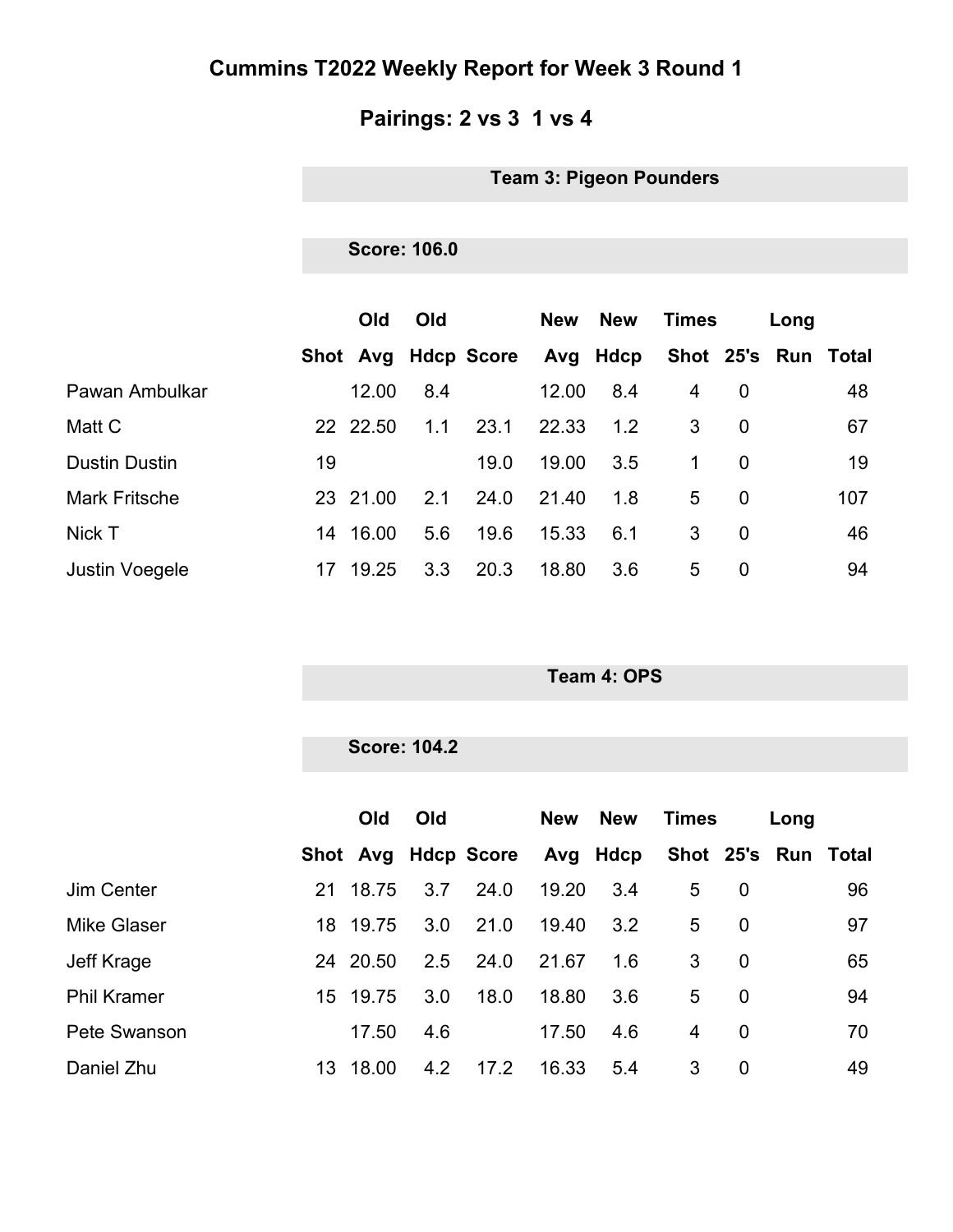# **Pairings: 2 vs 3 1 vs 4**

Super Shooters: Todd Johnson 75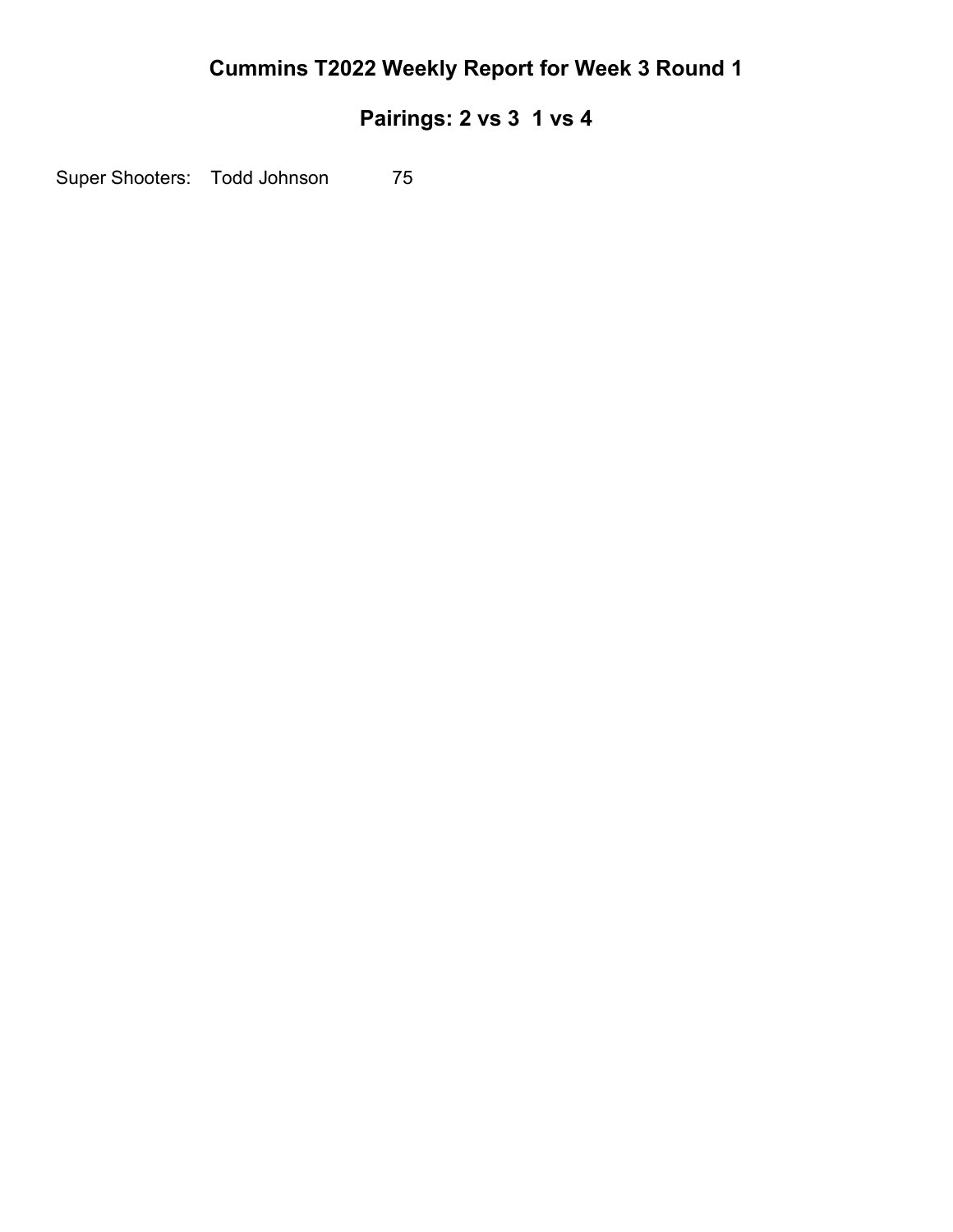**Pairings: 2 vs 3 1 vs 4**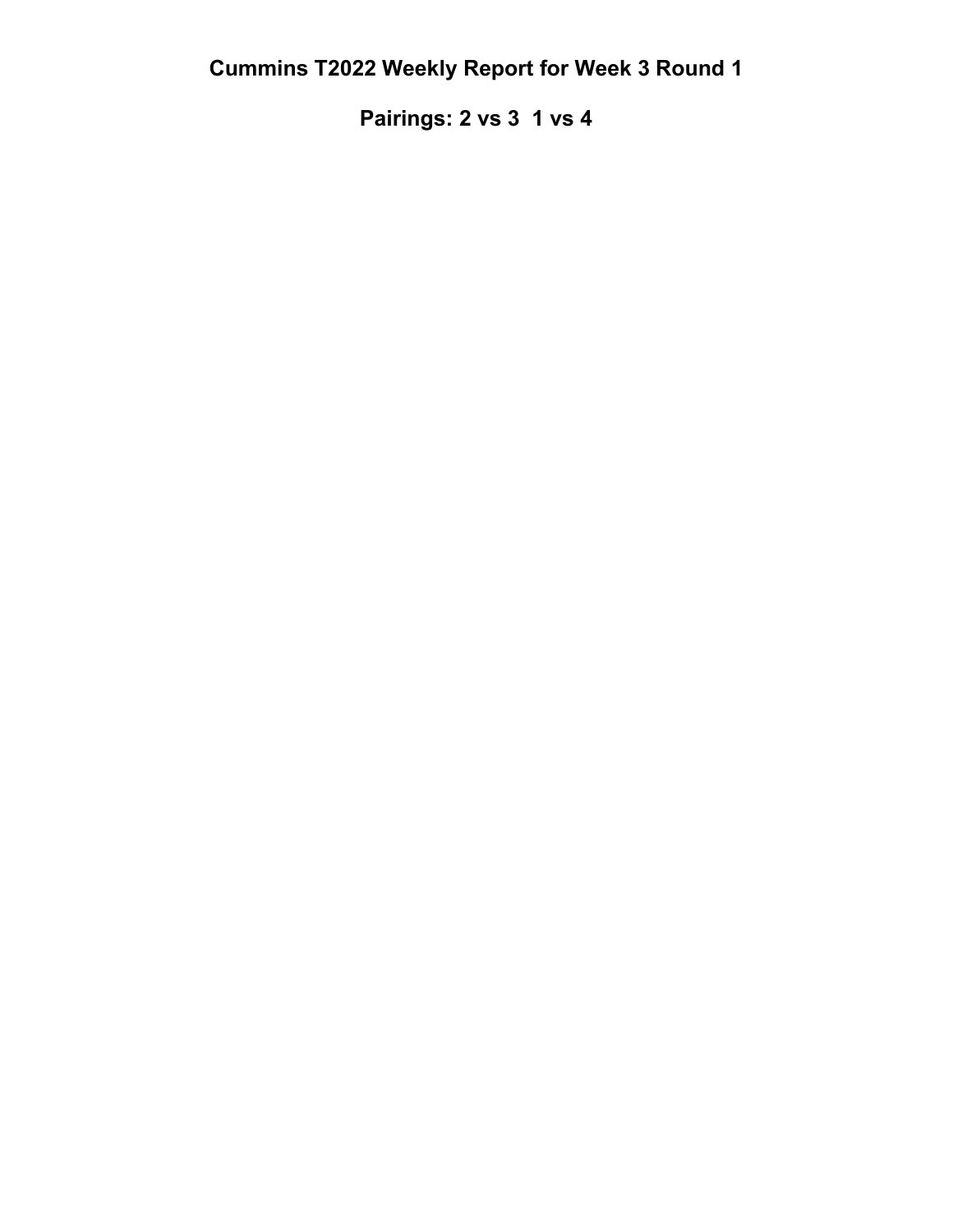# **Position pairings: 3 vs 1 1 vs 4**

|                       | Team 1: Good        |     |                     |            |                          |              |                 |                     |     |  |
|-----------------------|---------------------|-----|---------------------|------------|--------------------------|--------------|-----------------|---------------------|-----|--|
|                       |                     |     |                     |            |                          |              |                 |                     |     |  |
| <b>Score: 102.7</b>   | <b>Total: 215</b>   |     | Points: 0           |            |                          |              | <b>Total: 2</b> |                     |     |  |
|                       | Old                 | Old |                     | <b>New</b> | <b>New</b>               | <b>Times</b> |                 | Long                |     |  |
|                       |                     |     | Shot Avg Hdcp Score |            | Avg Hdcp                 |              |                 | Shot 25's Run Total |     |  |
| Doug Asfaly           | 11 17.20            | 4.8 | 15.8                | 16.17      | 5.5                      | 6            | $\mathbf 0$     |                     | 97  |  |
| Len Mattson           | 19 19.80            | 2.9 | 21.9                | 19.67      | 3.0                      | 6            | $\mathbf 0$     |                     | 118 |  |
| John Morley           | 19 20.20            | 2.7 | 21.7                | 20.00      | 2.8                      | 6            | $\mathbf 0$     |                     | 120 |  |
| Jim Smith             | 22 19.40            | 3.2 | 24.0                | 19.83      | 2.9                      | 6            | $\mathbf 0$     |                     | 119 |  |
| <b>Robb Varholdt</b>  | 16 19.20            | 3.4 | 19.4                | 18.67      | 3.7                      | 6            | $\mathbf 0$     |                     | 112 |  |
|                       |                     |     |                     |            |                          |              |                 |                     |     |  |
|                       |                     |     |                     |            |                          |              |                 |                     |     |  |
|                       |                     |     |                     |            | <b>Team 2: Wad Squad</b> |              |                 |                     |     |  |
|                       |                     |     |                     |            |                          |              |                 |                     |     |  |
|                       |                     |     |                     |            |                          |              |                 |                     |     |  |
| <b>Score: 112.1</b>   | <b>Total: 227.3</b> |     |                     |            | <b>Points: 2</b>         |              |                 | <b>Total: 6</b>     |     |  |
|                       |                     |     |                     |            |                          |              |                 |                     |     |  |
|                       | Old                 | Old |                     | <b>New</b> | <b>New</b>               | <b>Times</b> |                 | Long                |     |  |
|                       |                     |     | Shot Avg Hdcp Score |            | Avg Hdcp                 |              |                 | Shot 25's Run Total |     |  |
| Cole Duncan           | 24 22.40 1.1        |     | 24.0                |            | 22.67 0.9 6              |              | $\mathbf 1$     |                     | 136 |  |
| Haley Jansen          | 15 20.80            | 2.2 | 17.2                | 19.83      | 2.9                      | 6            | $\mathbf 0$     |                     | 119 |  |
| <b>Todd Johnson</b>   | 22 22.80            | 0.8 | 22.8                | 22.67      | 0.9                      | 6            | 3               |                     | 136 |  |
| <b>Steve Osmonson</b> | 24 22.20            | 1.3 | 24.0                | 22.50      | 1.1                      | 6            | $\mathbf 0$     |                     | 135 |  |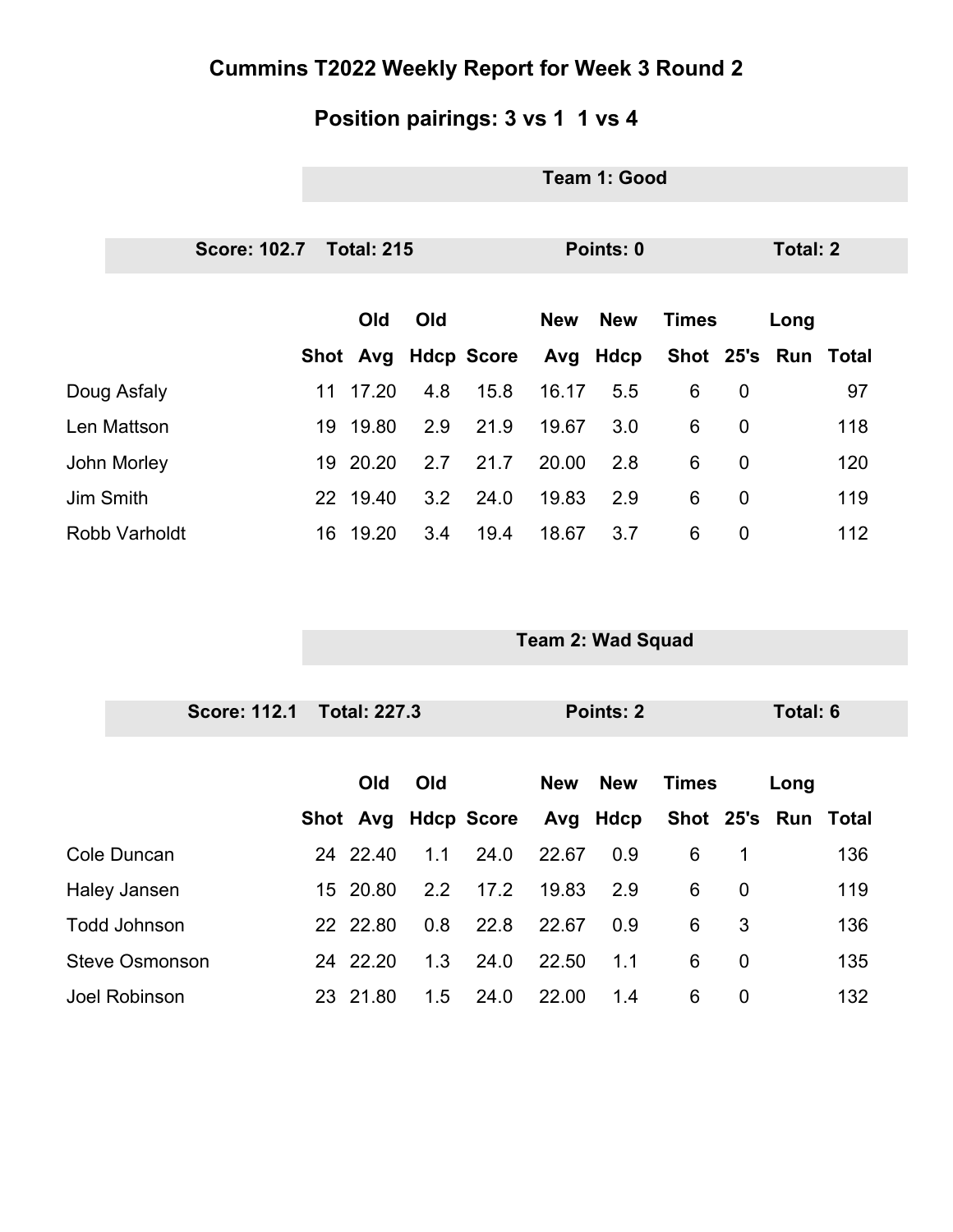### **Position pairings: 3 vs 1 1 vs 4**

### **Team 3: Pigeon Pounders**

**Team 4: OPS**

|                       | Score: 113.7 Total: 219.7 |          |     |                     | Points: 0  |            |                |                | Total: 0            |     |  |
|-----------------------|---------------------------|----------|-----|---------------------|------------|------------|----------------|----------------|---------------------|-----|--|
|                       |                           | Old      | Old |                     | <b>New</b> | <b>New</b> | <b>Times</b>   |                | Long                |     |  |
|                       |                           |          |     | Shot Avg Hdcp Score |            | Avg Hdcp   |                |                | Shot 25's Run Total |     |  |
| Pawan Ambulkar        |                           | 12.00    | 8.4 |                     | 12.00      | 8.4        | 4              | $\overline{0}$ |                     | 48  |  |
| Matt C                |                           | 20 22.33 | 1.2 | 21.2                | 21.75      | 1.6        | 4              | $\overline{0}$ |                     | 87  |  |
| <b>Dustin Dustin</b>  |                           | 22 19.00 | 3.5 | 24.0                | 20.50      | 2.5        | 2              | $\overline{0}$ |                     | 41  |  |
| <b>Mark Fritsche</b>  |                           | 21 21.40 | 1.8 | 22.8                | 21.33      | 1.9        | 6              | $\overline{0}$ |                     | 128 |  |
| Nick T                |                           | 16 15.33 | 6.1 | 22.1                | 15.50      | 6.0        | $\overline{4}$ | $\overline{0}$ |                     | 62  |  |
| <b>Justin Voegele</b> | 20                        | 18.80    | 3.6 | 23.6                | 19.00      | 3.5        | 6              | 0              |                     | 114 |  |

|                    | Score: 112.2 Total: 216.4 |          |     |                   | Points: 2  |            |                     | Total: 4       |      |     |  |
|--------------------|---------------------------|----------|-----|-------------------|------------|------------|---------------------|----------------|------|-----|--|
|                    |                           |          |     |                   |            |            |                     |                |      |     |  |
|                    |                           | Old      | Old |                   | <b>New</b> | <b>New</b> | <b>Times</b>        |                | Long |     |  |
|                    |                           | Shot Avg |     | <b>Hdcp Score</b> |            | Avg Hdcp   | Shot 25's Run Total |                |      |     |  |
| Jim Center         |                           | 22 19.20 | 3.4 | 24.0              | 19.67      | 3.0        | 6                   | $\mathbf 0$    |      | 118 |  |
| <b>Mike Glaser</b> |                           | 19 19.40 | 3.2 | 22.2              | 19.33      | 3.3        | 6                   | $\overline{0}$ |      | 116 |  |
| Jeff Krage         |                           | 25 21.67 | 1.6 | 25.0              | 22.50      | 1.1        | $\overline{4}$      | $\mathbf{1}$   | 25   | 90  |  |
| <b>Phil Kramer</b> |                           | 18 18.80 | 3.6 | 21.6              | 18.67      | 3.7        | 6                   | $\overline{0}$ |      | 112 |  |
| Pete Swanson       |                           | 17.50    | 4.6 |                   | 17.50      | 4.6        | 4                   | $\overline{0}$ |      | 70  |  |
| Daniel Zhu         |                           | 14 16.33 | 5.4 | 19.4              | 15.75      | 5.8        | 4                   | $\overline{0}$ |      | 63  |  |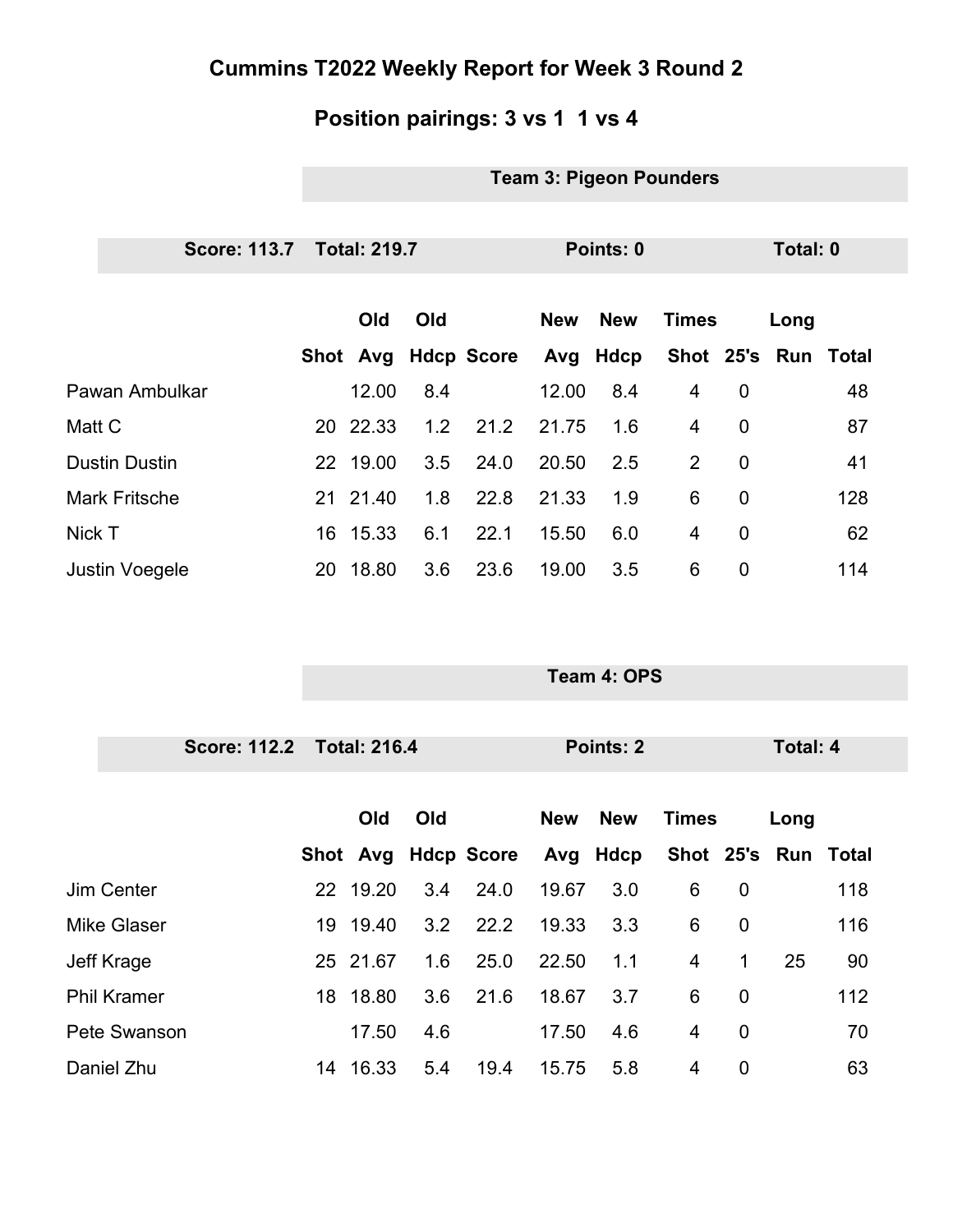# **Position pairings: 3 vs 1 1 vs 4**

Super Shooters: Jeff Krage 25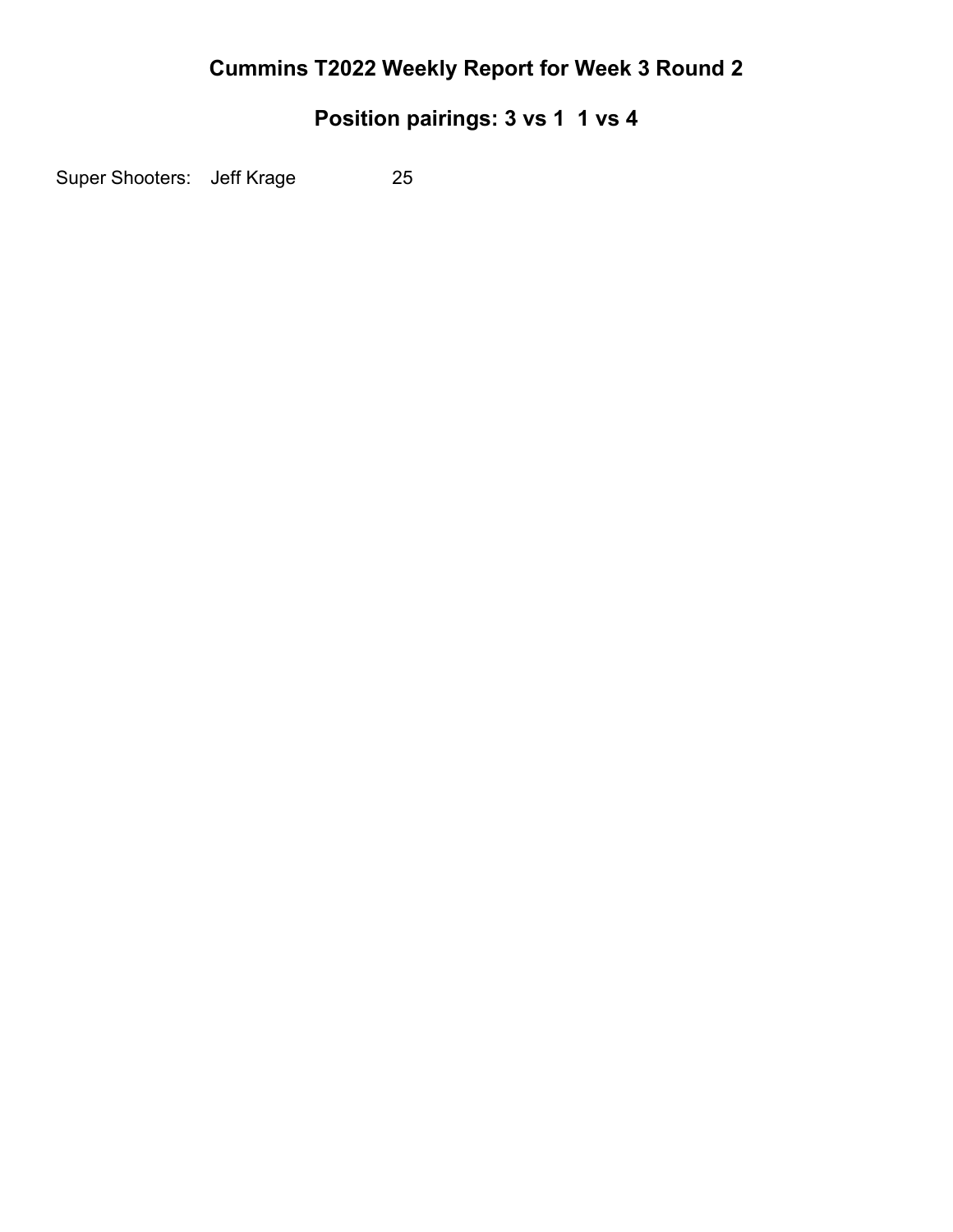# **Position pairings: 3 vs 1 1 vs 4**

# **Cummins T2022 Team Standings through week 3**

|             | Team 2 Wad Squad              | 6.0 |
|-------------|-------------------------------|-----|
| Team 4 OPS  |                               | 4.0 |
| Team 1 Good |                               | 2.0 |
|             | <b>Team 3 Pigeon Pounders</b> | 0.0 |